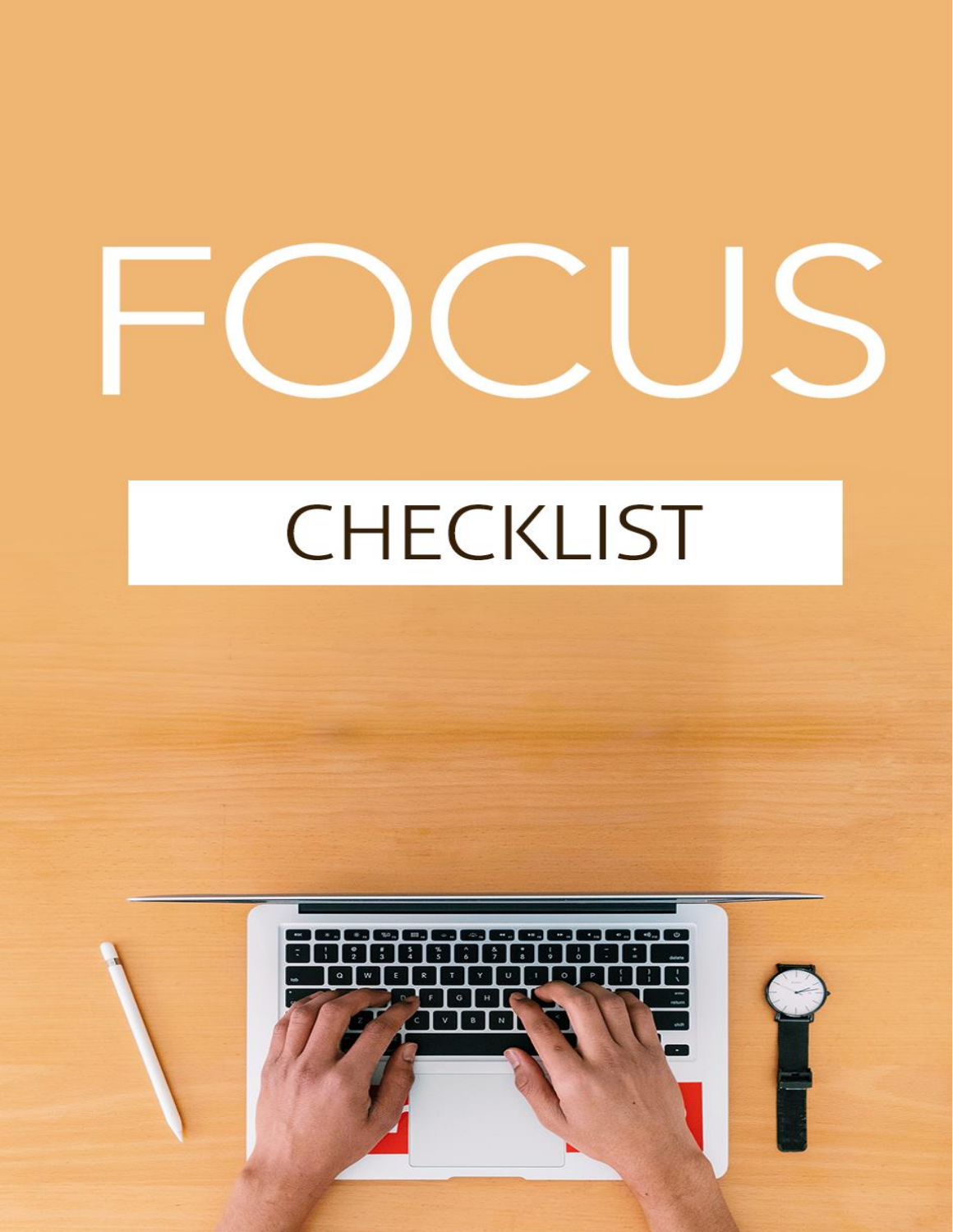## **CHECKLIST**

#### ● **Science of how to stay focused**

- o Your brain is always on
- o Your brain must choose what to pay attention to
	- You are not always in control of what your brain focuses on
- o Two types of focus
	- Top-down focus
		- Goal oriented
		- Ex: studying for an exam
	- Bottom-up focus
		- Stimulus driven
		- Can disrupt top-down focus even when you are trying to stay concentrated on a certain goal
		- Ex: when your phone beeps and you look down at it
- o Work with your brain's natural focus schedule
	- Take breaks
	- Don't multitask
	- Practice mindfulness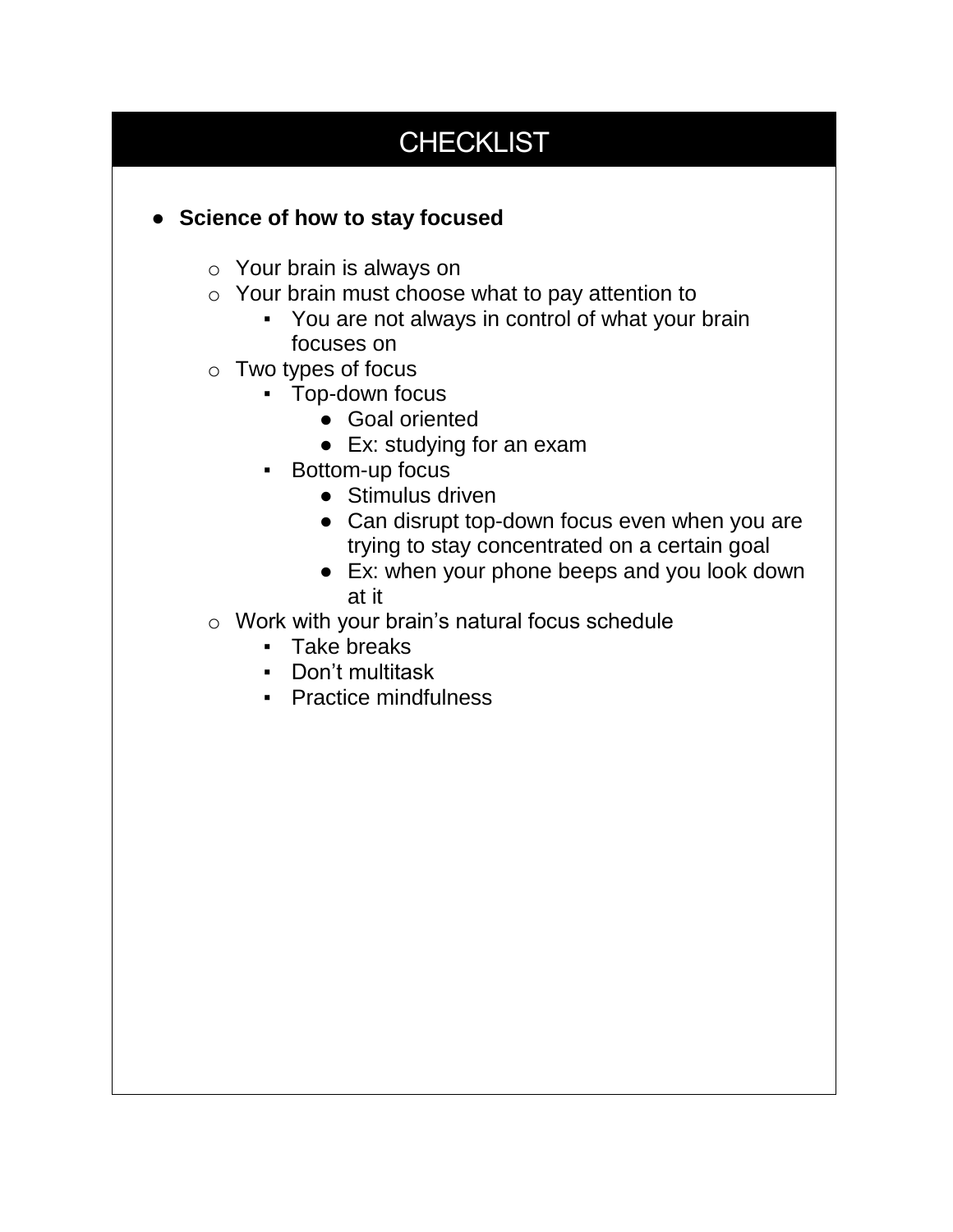### ● **Stay motivated from the beginning**  o Commit to focus from the beginning so you're more likely to not get distracted o Pareto principle ▪ 80% of consequences come from 20% of causes ▪ Unequal relationship between inputs and outputs ▪ Focus on the 20% to change the majority of the outcomes  $\circ$  How to set goals and objectives ▪ Goals can hold you accountable and help you stay motivated from the beginning ▪ SMART goals ● Specific ● Measurable ● Achievable ● Relevant ● Time-bound • Set daily goals according to need ▪ Write goals and objectives down where you can see them later ● Use your goals as a way to keep yourself motivated **Create a focus haven** o Your work environment needs to help you focus ▪ A distracted area leads to distracted work ▪ A focused, organized, or quiet area leads to focused work o Features of a focus haven No distractions **Minimal sounds** ● Except classic or other wordless music ▪ Devices turned off ▪ Door shut (if applicable) ▪ Organized shelves and desk ▪ Adequate lighting ▪ Goals placed somewhere visible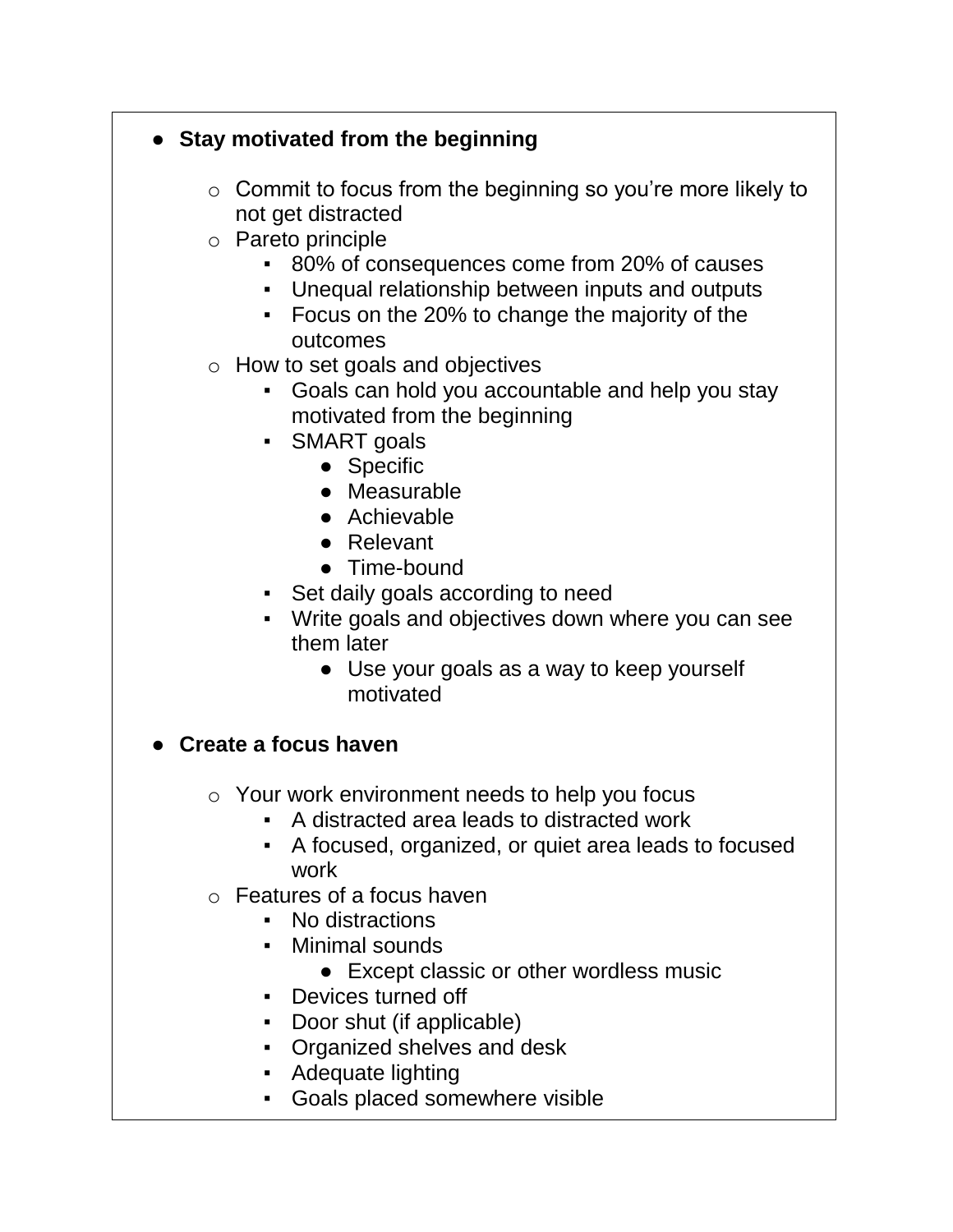#### ● **Do not let devices be a distraction**

- o How to manage tools for focus
	- Use "Do Not Disturb" mode
	- Use website or app blocking applications on your phone or computer during work hours
	- Only use devices that aid focus
		- Work-necessary devices
		- Timers
		- Noise-cancelling headphones
- o Digital minimalism
	- Try to use as few devices as possible
	- Switch out your device for another application
		- Ex: switch your phone alarm for a physical timer

#### ● **Take control of your time**

- $\circ$  You are in control of your own time
	- If you do not recognize this fact, you will not be able to manage your time
	- Learn what time management techniques work for you
- o Pomodoro technique
	- Time management technique
	- Decide on a task to work on
	- Put on timer for 25 minutes
	- Work for 25 minutes
	- Rest for 5 minutes after the 25 minutes are up
	- Repeat three more times
	- After the fourth 25-minute working interval, rest for 15- 30 minutes
	- Start over
- o "Eat the frog"
	- Start with the tasks you are most dreading
	- **•** Prevents procrastination
	- Gets it out of the way
	- Will make the rest of your day go smoother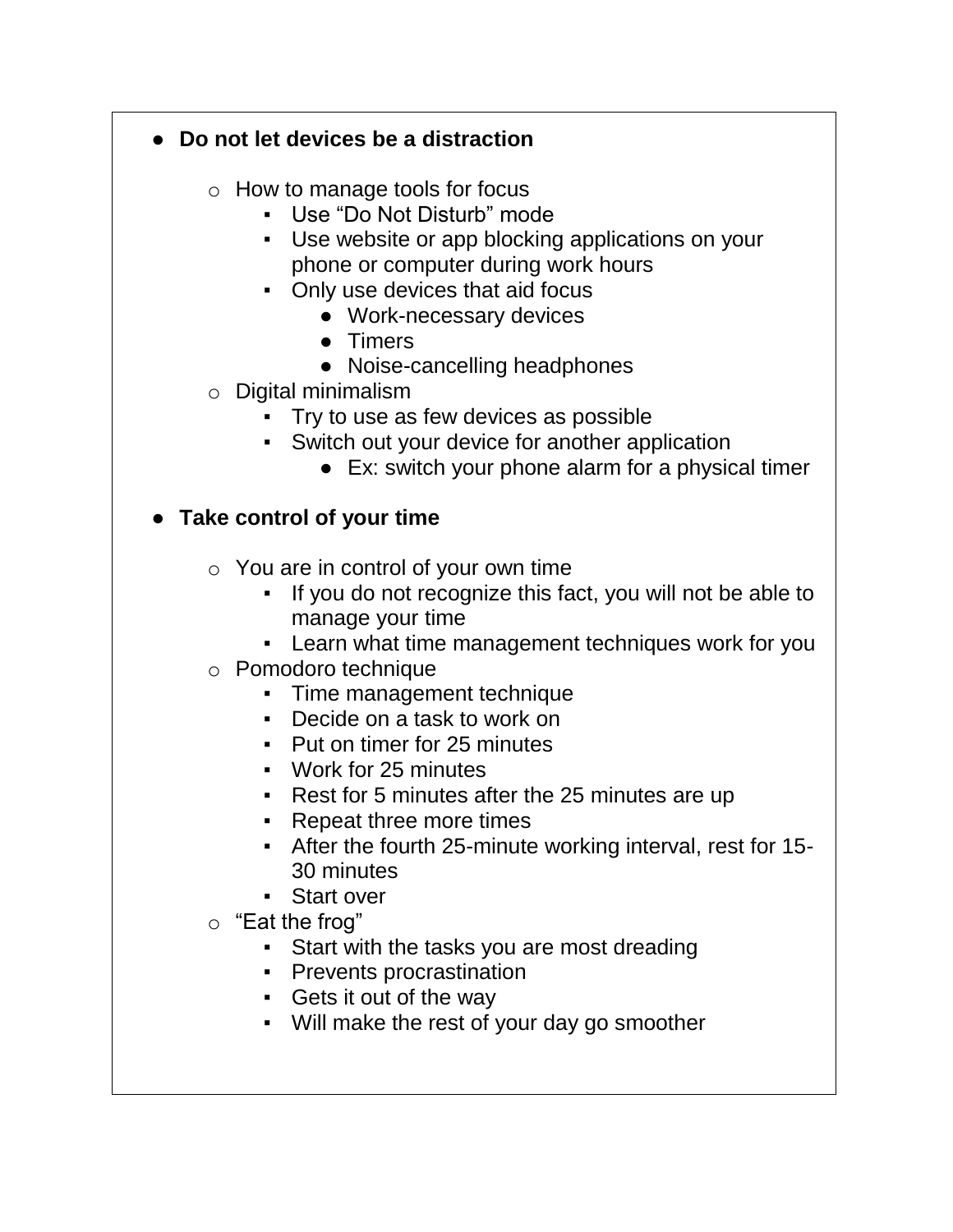#### ● **Single-task**

- o Multitasking is not possible
	- Our brains can only do one thing at once
		- With the exception of autopilot tasks like listening to music
	- Most people "serial" task, not multitask
		- When they jump from task to task quickly
	- Will break focus and take more time to finish your work
- o Single-tasking involves doing one task at a time
	- **Decide on one task to do**
	- Complete task all the way through
	- Do not move on to another task until you finish the first one

#### ● **Take breaks**

- o Breaks are necessary to stay focused
- o Our brains can only work for one hour at a time
- o Schedule breaks throughout your work day
	- **·** Take breaks at least every hour
	- Use the pomodoro technique
		- Build concentration
		- Start with 25-minute work intervals and increase the time as your concentration improves